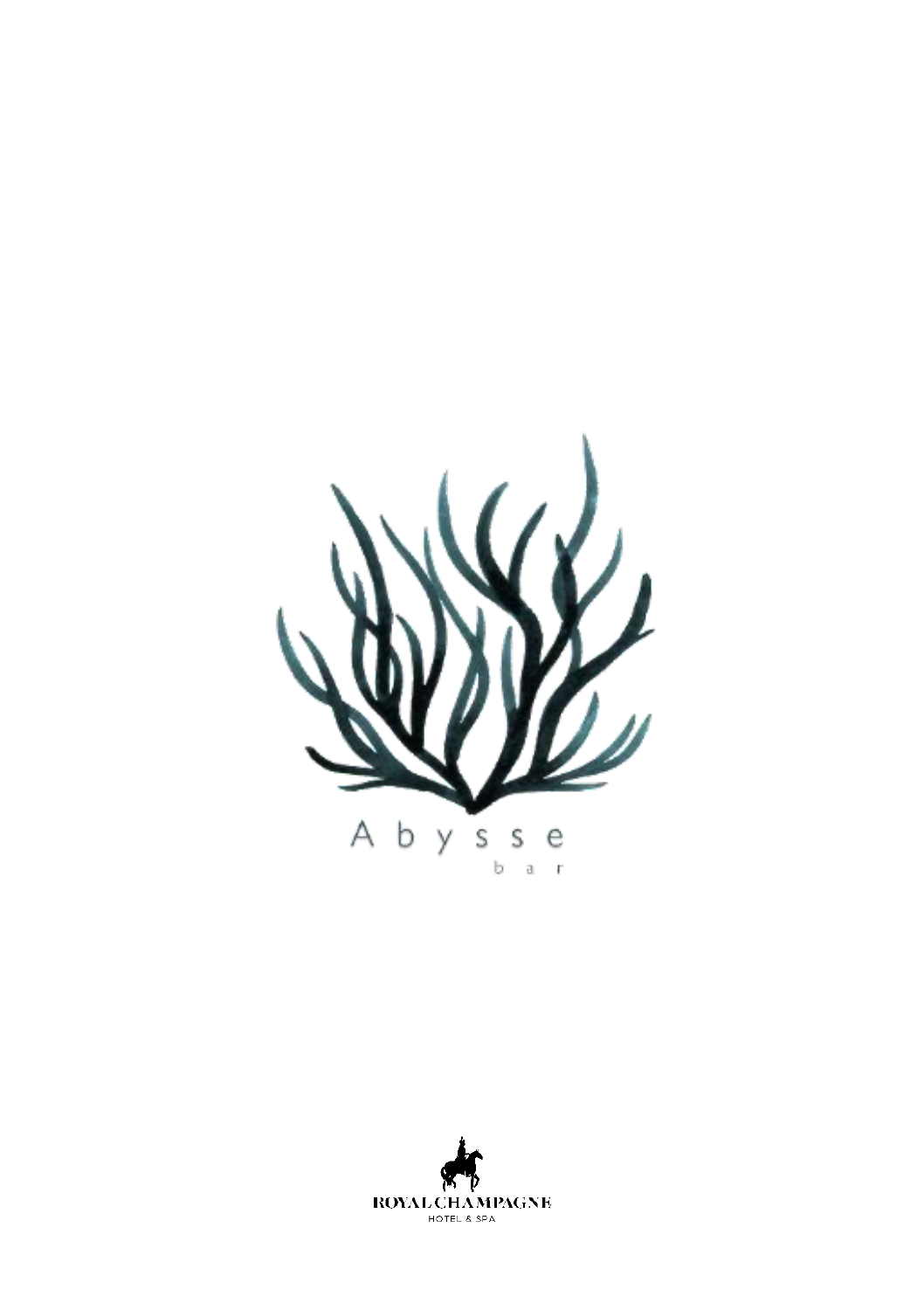### **COCKTAILS SIGNATURE ÉTÉ / SUMMER 2022 21€**

#### **ROSEMARY GnT – 20cl**

Gin, Eau-De-Vie De Romarin, Jus De Citron Vert, Tonic *Gin, Rosemary Brandy, Lime Juice, Tonic*

#### **DEEP PURPLE – 20cl**

Vodka, Sirop De Violette, Ginger Ale, Jus De Citron Jaune *Vodka, Violet Syrup, Ginger Ale, Lemon Juice*

#### **RHUM FORREST RHUM – 25cl**

Rhum, Liqueur d'Abricot, Jus D'ananas, Glace Coco, Jus De Citron Vert *Rum, Apricot Liqueur, Pineapple Juice, Coconut Ice Cream, Lime Juice*

#### **BE FRUIIIIIIT – 25cl**

Tequila, liqueur de St-Germain, Cerise, Jus De Citron Vert *Tequila, Saint-Germain Liquor, Cherry Juice, Lime Juice*

#### **4th SHOT – 25cl**

Cachaça, Jus De Concombre, Sirop De Sucre *Cachaça, Cucumber Juice, Simple Syrup*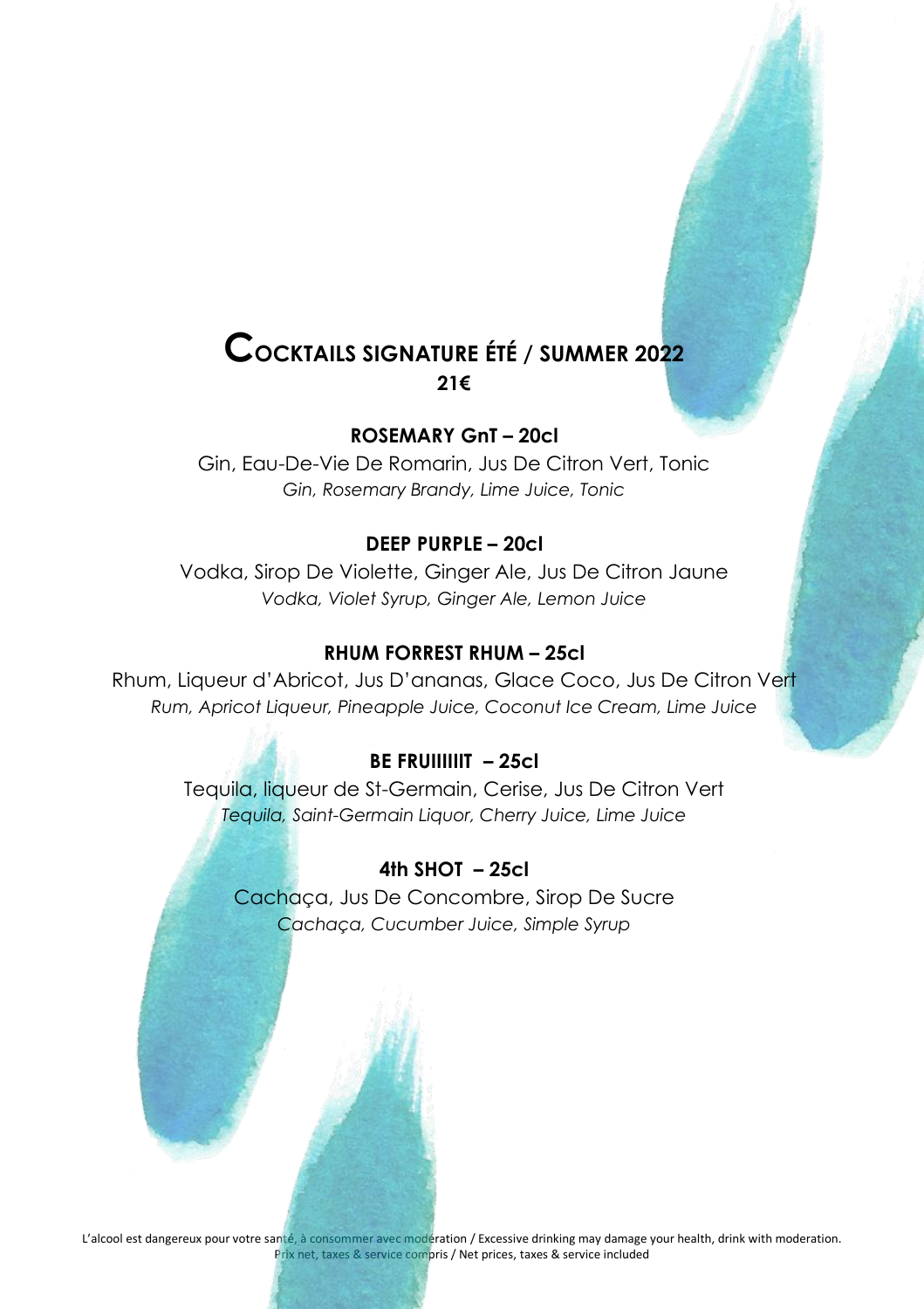## **COCKTAILS SIGNATURE CHAMPAGNE**

#### **CHAMPAGNE IN LOVE – 40cl 48€**

*Pour deux personnes Cocktail for two*

Champage Brut, Cognac, Chambord, Cerise, Sirop de Gingembre *Brut Champagne, Cognac, Chambord, Cherry, Ginger Syrup*



#### **ROYAL TEA – 14cl**

Menthe Poivrée, Jus de Citron Vert, Sirop de Gingembre *Peppermint Tea, Lime Juice, Ginger syrup*

#### **SHIRLEY TEMPLE – 14cl**

Ginger Ale, Grenadine, Jus de Citron Jaune *Ginger Ale, Grenadine, Lemon Juice*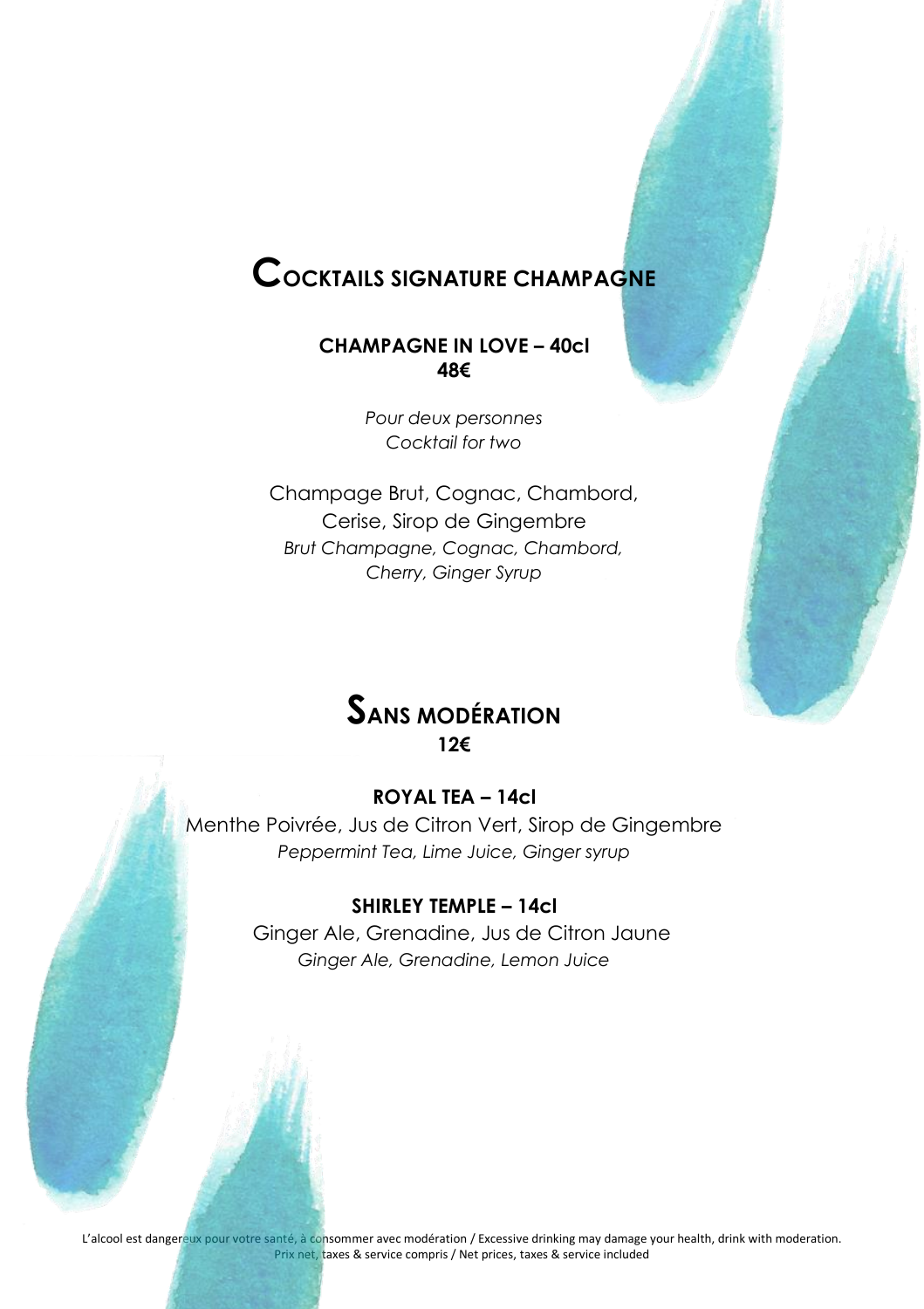

### **COCKTAILS CHARTREUSE VERTE 21€**

#### **CHARTREUSE MULE – 16cl**

Chartreuse Verte, Ginger Beer, Jus De Citron Vert *Green Chartreuse, Ginger Beer, Lime Juice*

#### **CHARTREUSE MINT JULEP – 20cl**

Chartreuse Verte, Bourbon, Feuilles De Menthe, Angostura Bitter, Sucre *Green Chartreuse, Bourbon, Mint Leaves, Angostura Bitter, Sugar*

## **LIQUEURS ET CRÈMES** 5cl

| Liqueur De Cassis Chartreux    | 15€ |
|--------------------------------|-----|
| Liqueur De Framboise Chartreux | 15€ |
| Liqueur De Noix Chartreux      | 16€ |
| Chartreuse Jaune               | 17€ |
| Le Génépi Abrupt Chartreux     | 18€ |
| Chartreuse Verte               | 19€ |
| Liqueur D'Elixir Chartreux     | 20€ |
| Chartreuse Vep Verte           | 29€ |
| Chartreuse Foudre 147          | 29€ |
|                                |     |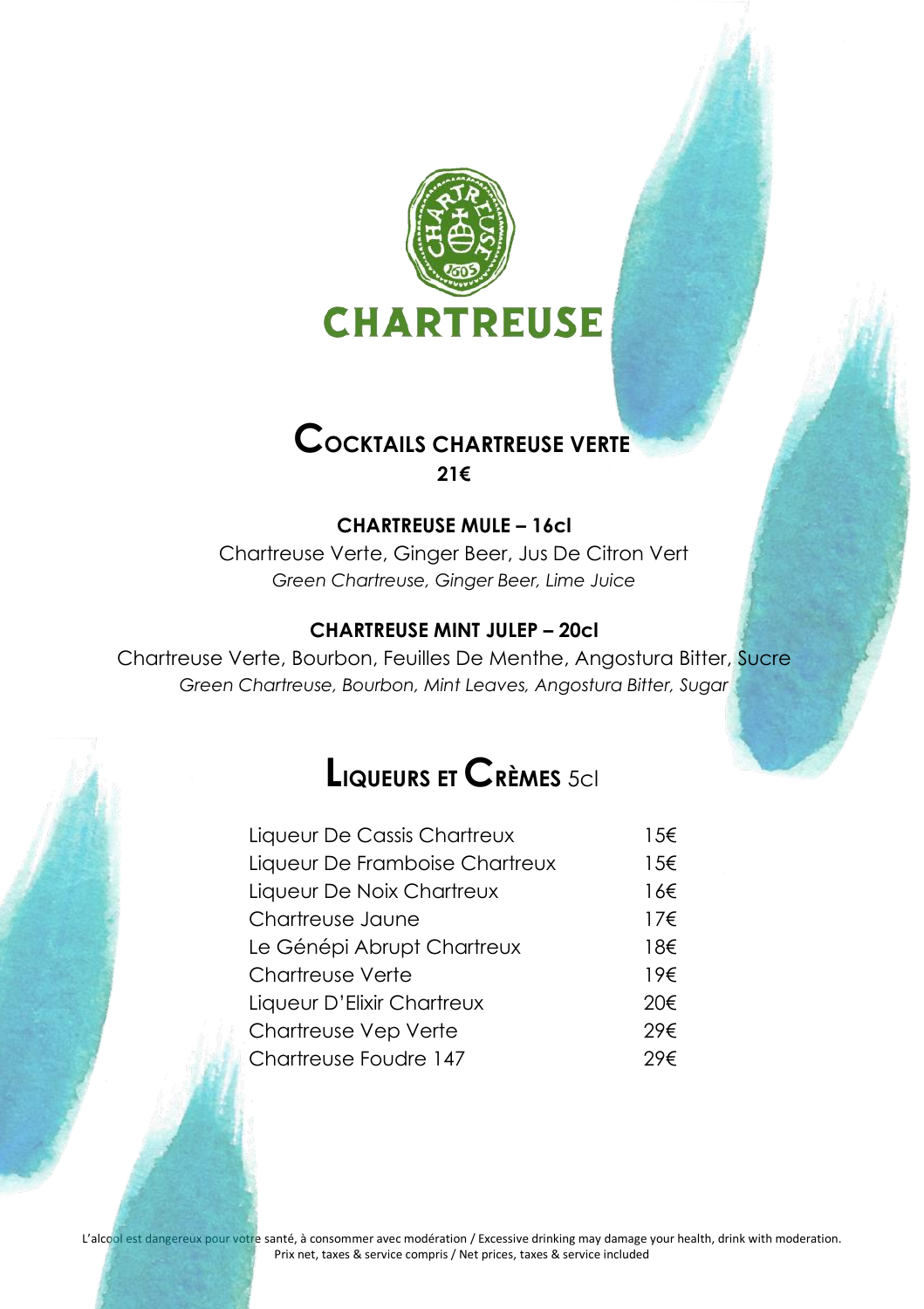# **COCKTAILS CLASSIQUES**

#### **21€**

(N'ayez pas peur de demander votre classique préféré !)

### **DRY MARTINI – 6cl**

Noilly Prat, Vodka de Votre Choix **ou** Gin de Votre Choix *Noilly Prat, Your Choice of Vodka or Your Choice of Gin*

### **NEGRONI – 9cl**

Gin Bombay Sapphire, Campari, Martini Rubino

### **MOSCOW MULE – 16cl**

Vodka Stolichnaya, Jus de Citron Vert, Ginger Beer *Stolichnaya Vodka, Lime Juice, Ginger Beer*

### **OLD FASHIONED – 6cl**

Maker's Mark Bourbon, Sucre, Angostura Bitter, Perrier *Maker's Mark Bourbon, Sugar, Angostura Bitter, Soda water*

### **COSMOPOLITAN – 12cl**

Vodka Stolichnaya, Cointreau, Jus de Citron Vert, Jus de Cranberry *Stolichnaya Vodka, Cointreau, Lime Juice, Cranberry Juice*

### **AMARETTO SOUR – 12cl**

Amaretto, Jus de Citron Vert, Sirop de Sucre, Angostura Bitter, Blanc d'œuf *Amaretto, Lime Juice, Simple Syrup, Angostura Bitter, Egg White*

#### **DAIQUIRI – 12cl**

Rhum Bacardi 4ans, Jus de Citron Vert, Sirop de Sucre *Bacardi Rum 4 yo, Lime Juice, Simple Syrup*

### **MANHATTAN – 8cl**

Maker's Mark Bourbon, Martini Rubino, Angostura Bitter

### **BLOODY MARY – 14cl**

Vodka Stolichnaya, Jus de Tomate, Sauce Worcestershire, Tabasco, Sel de Céleri, Poivre, Jus de Citron Vert *Stolichnaya Vodka, Tomato Juice, Worcestershire Sauce, Tabasco, Celery Salt, Pepper, Lime Juice*

L'alcool est dangereux pour votre santé, à consommer avec modération / Excessive drinking may damage your health, drink with moderation. Prix net, taxes & service compris / Net prices, taxes & service included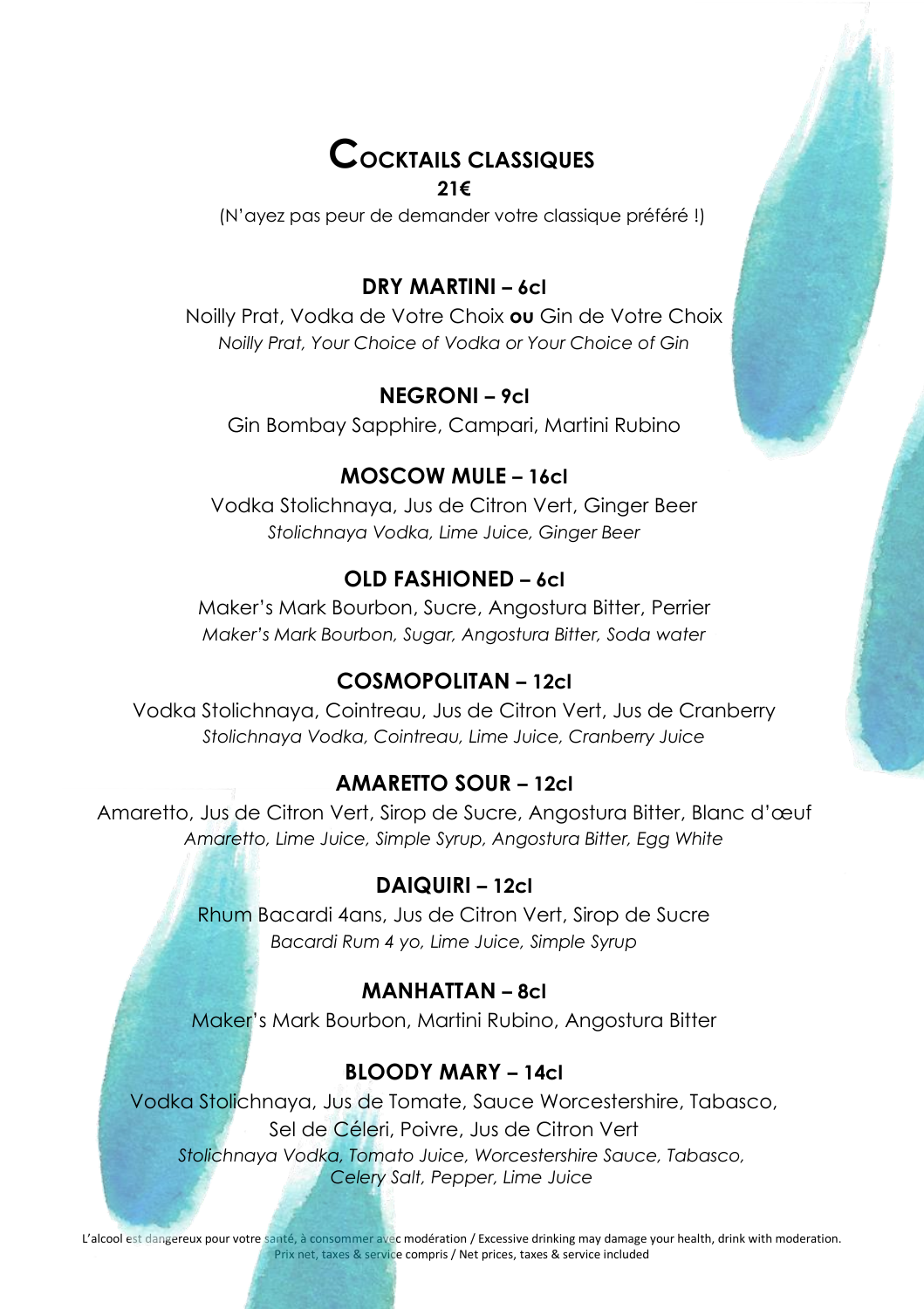# **GINS** 4cl

| Citadelle Gin              | $1.5 \in$    |
|----------------------------|--------------|
| <b>Bombay Sapphire</b>     | 15€          |
| The Botanist               | 1.5€         |
| Copperhead                 | 1.5€         |
| Hendrick's                 | 16€          |
| Nordes Gin                 | $17\epsilon$ |
| NO. 3 London Dry Gin       | 19€          |
| Monkey 47                  | 19€          |
| Fine Gin                   | 19€          |
| Gin Du Montblanc           | 19€          |
| Tangueray Ten              | 19€          |
| Ki No Bi Kyoto             | 20€          |
| <b>Accompagnement soft</b> | 3€           |

# **RHUMS & CACHACAS** 4cl

| Cachaça Leblond               | 15€          |
|-------------------------------|--------------|
| Bacardi 4 ans                 | 15€          |
| Plantation Three Stars White  | 1.5€         |
| Plantation Fancy Pineapple    | 16€          |
| Plantation Traditional Dark   | $17\epsilon$ |
| Zacapa 23 Solera              | 19€          |
| <b>Wagar Pisco</b>            | 19€          |
| Clément XO                    | $21 \in$     |
| Neisson Profil 107 Bio        | 29€          |
| Diplomatico Reserva Exclusiva | 29€          |
| El Dorado Port Mourant 1999   | 55€          |
| Havana Maximo                 | 21.5€        |

# **VODKAS** 4cl

| Grey Goose l'Originale gluten free 18€ |          |
|----------------------------------------|----------|
| Nikka Coffey Vodka                     | 18€      |
| <b>Belvedere</b>                       | 18€      |
| <b>Beluga Noble</b>                    | 18€      |
| Elit Ultra Premium Vodka               | $21 \in$ |
| Crystal Head<br>gluten free            | 22€      |
| <b>Beluga Gold Line</b>                | 35€      |

# **TEQUILAS & MEZCALS** 4cl

| Mezcal Se Busca            | 16€          |
|----------------------------|--------------|
| Don Julio Blanco           | 16€          |
| Herencia De Sanchez Mezcal | 17f          |
| Patron XO Café             | $17\epsilon$ |
| Patron Reposado            | 22€          |
| Milagro Añejo              | 26€          |
| Patron Añejo               | 28€          |
| Don Julio 1942             | 39€          |
|                            |              |

## **COGNACS** 4cl

| <b>Tesseron Composition</b> | 20€  |
|-----------------------------|------|
| Hennessy XO                 | 39€  |
| <b>Remy Martin XO</b>       | 39€  |
| Tesseron Lot N°76 XO        | 45€  |
| Lheraud Bons Bois 1970      | 65€  |
| <b>Hennessy Paradis</b>     | 132€ |
| Remy Martin Louis XIII 2cl  | 120€ |
| Remy Martin Louis XIII 4cl  | 240€ |
|                             |      |

# **RATAFIAS** 8cl

| Julien Chopin Pinot Noir    | $12\epsilon$ |
|-----------------------------|--------------|
| Julien Chopin Chardonnay    | 12€          |
| Julien Chopin Pinot Blanc   | 16€          |
| <b>Egly Ouriet Ambonnay</b> | 166          |
| Henri Giraud Solera         | 18€          |
| Cédric Moussé, 100% Meunier | 20€          |

# **ARMAGNACS** 4cl

| Yvan Auban 1995 | 28€ |
|-----------------|-----|
| Yvan Auban 1987 | 34€ |
| Yvan Auban 1974 | 59€ |

L'alcool est dangereux pour votre santé, à consommer avec modération / Excessive drinking may damage your health, drink with moderation. Prix net, taxes & service compris / Net prices, taxes & service included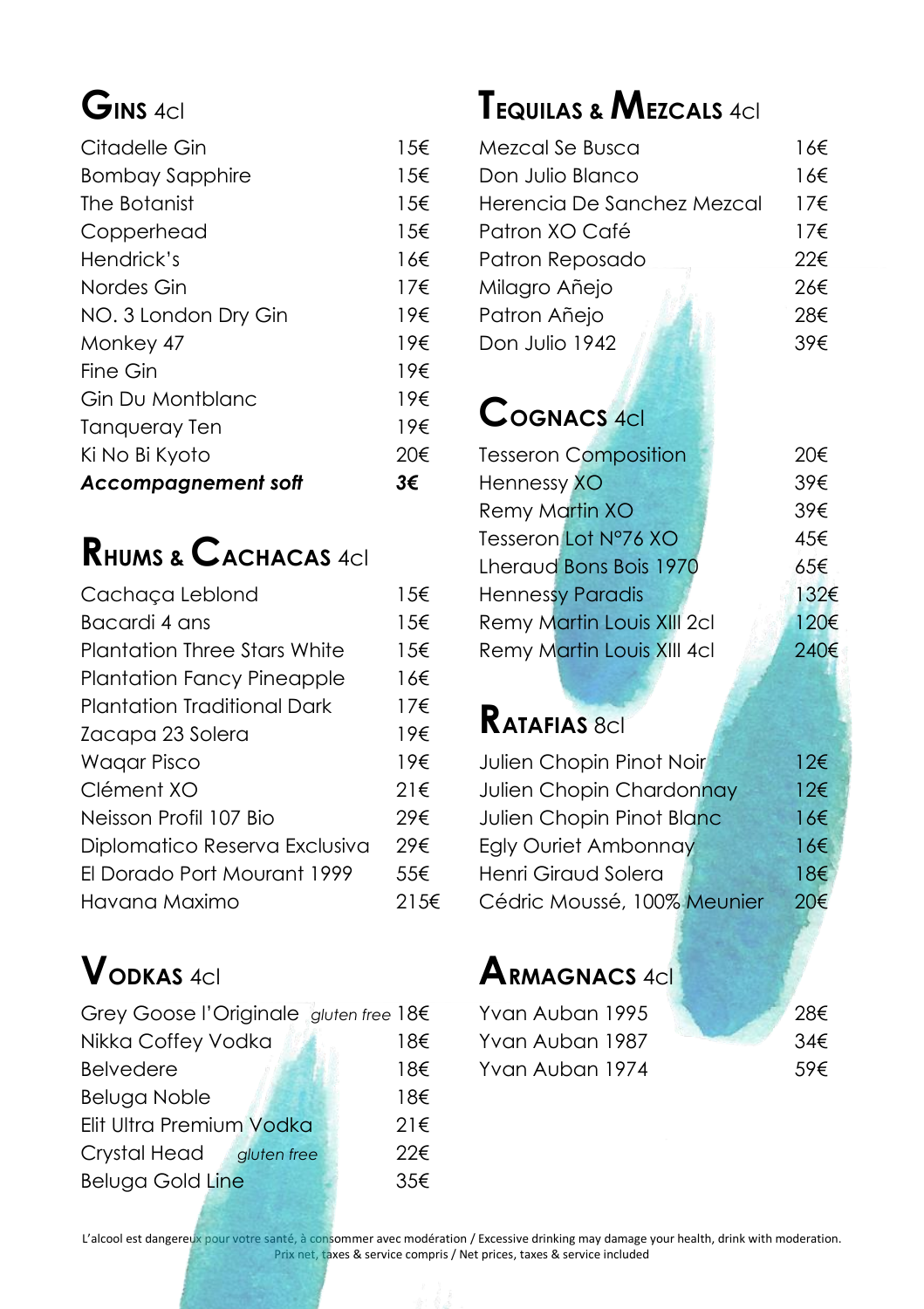# **CALVADOS** 4cl

| Roger Groult Vénérable      | 26€ |
|-----------------------------|-----|
| Roger Groult Age d'or       | 34€ |
| Adrien Camut Réserve 25 ans | 50€ |

# **PORTOS** 8cl

| Taylor's blanc Chip Dry             | $13 \epsilon$ |
|-------------------------------------|---------------|
| Taylor's Quinta Varagellas 2015 21€ |               |
| Taylor's 20ans                      | 25€           |
| Taylor's Single Colheita 1968       | 70€           |

# $A_{NIS, 3c}$

| Pastis 51      | $12\epsilon$ |
|----------------|--------------|
| Ricard         | 12€          |
| Henri Bardouin | $1.5 \in$    |

## **EAUX-DE-VIE** 4cl

| Romarin Metté                 | 16€          |
|-------------------------------|--------------|
| Feuille de Menthe Metté       | 16€          |
| Kirsch Morand (cherry)        | $17\epsilon$ |
| Poire Williams Metté          | 19€          |
| Framboise Metté (raspberry)   | 19€          |
| Clos des Goisses Philipponnat | 19€          |

# **LIQUEURS & CREMES** 5cl

| Get 27, Get 31                | $14 \epsilon$ |
|-------------------------------|---------------|
| St Germain                    | 14€           |
| Pimm's                        | 14€           |
| Bailey's                      | 15€           |
| Chambord                      | 15€           |
| Cointreau                     | 15€           |
| Drambuie                      | 15€           |
| Frangelico                    | 15€           |
| Grappa                        | 15€           |
| Kahlùa, Limoncello,           | 15€           |
| <b>MAMMA MIA ! Limoncello</b> | $15\epsilon$  |
|                               |               |

Amaretto Disaronno 16€ Adriatico Amaretto 16€ Liqueur Abricot Domaine Roulot 18€ Grand Marnier Centenaire 25€

# **VERMOUTHS & AMERS** 5cl

| Martini rubino, ambrato | 10 <sup>2</sup> |
|-------------------------|-----------------|
| Carpano Antica Formula  | $12 \in$        |
| Campari, Aperol         | $12 \epsilon$   |
| Noilly Prat             | $12 \epsilon$   |
| Suze, Fernet Branca     | $12 \epsilon$   |
| Lillet Blanc            | $12 \epsilon$   |

L'alcool est dangereux pour votre santé, à consommer avec modération / Excessive drinking may damage your health, drink with moderation. Prix net, taxes & service compris / Net prices, taxes & service included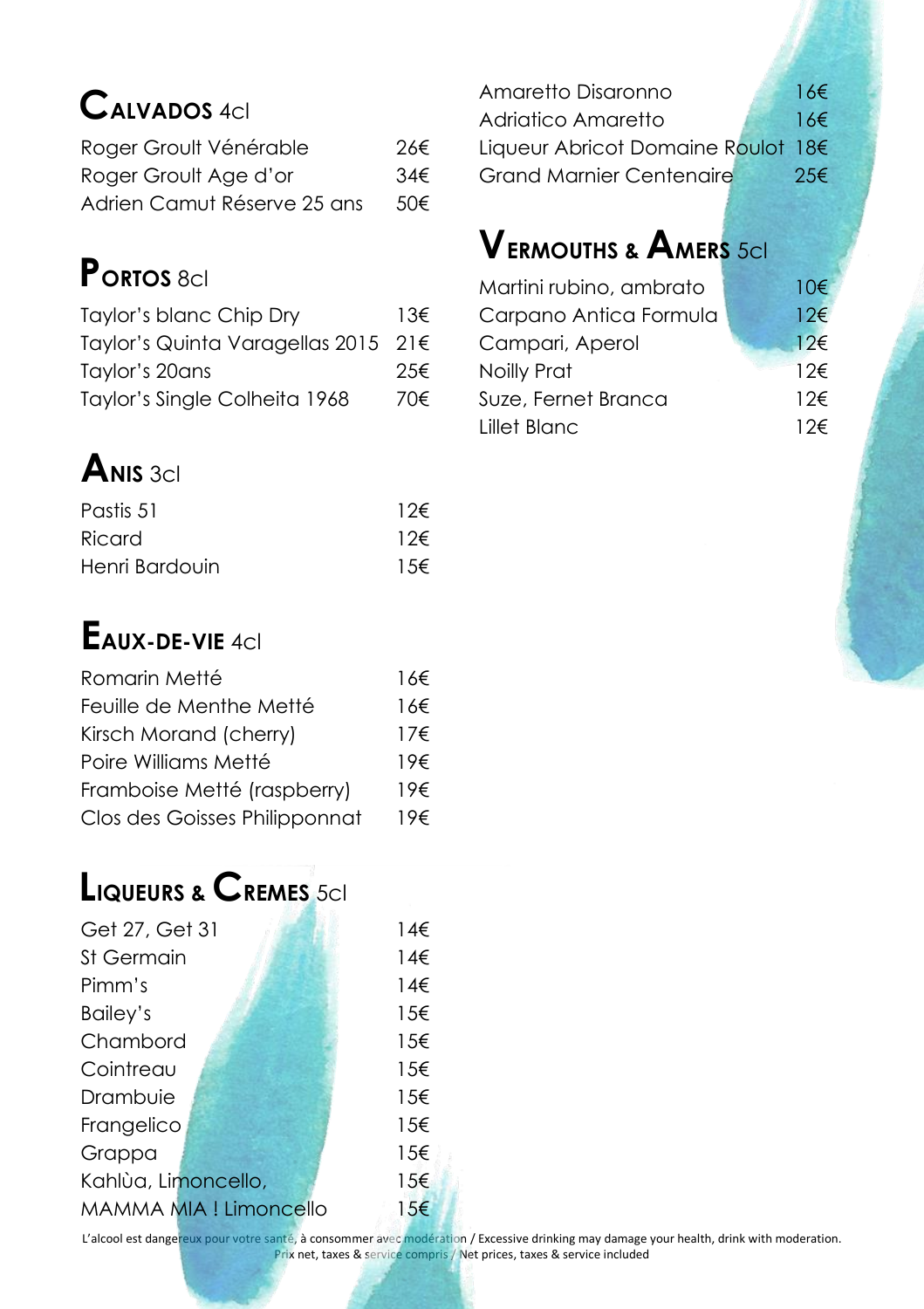# **WHISKIES** 4cl

#### **Ecosse Blends**

| 156 |
|-----|
| 18€ |
| 49€ |
|     |

### **Speyside**

| Great king Street           | 14€      |
|-----------------------------|----------|
| Balvenie 12 ans             | $21 \in$ |
| Aberlour A'Bunadh           | 23€      |
| Glenlivet 18 ans            | 26€      |
| Macallan 12 ans double cask | 28€      |
| Glenfiddich 21 ans          | 41€      |
| Balvenie Port Wood 21 ans   | 45€      |
| Glenfiddich 30 ans          |          |

### **Campbeltown**

| Glen Scotia 15 ans | 24€      |
|--------------------|----------|
| Springbank 15 ans  | 49€      |
| Springbank 21 ans  | $61 \in$ |

#### **Islay**

Arla

| Bowmore n°1           | 16€  |
|-----------------------|------|
| Laphroaig Triple Wood | 19€  |
| Lagavulin 16          | 25€  |
| Caol Ila 18 ans       | 26€  |
| Port Ellen 34 ans     | 295€ |

#### **Highlands**

| Talisker 10 ans            | 19€      |
|----------------------------|----------|
| Highland Park 12 ans       | $21 \in$ |
| Dalmore 15 ans             | 24€      |
| Aberfeldy 21 ans           | 27€      |
| Glenmorangie 18 ans        | 28€      |
| Edradour 12 ans Caledonia  | 39€      |
| Dalmore 2001               | $51 \in$ |
| Dalmore King Alexander III | 74€      |
|                            |          |

| <b>Strathclyde</b>          |                                |  |  |
|-----------------------------|--------------------------------|--|--|
| XOP Glenrothes 21 ans 1996  | 85€                            |  |  |
|                             |                                |  |  |
| <b>Ireland</b>              |                                |  |  |
| Jameson                     | 15€                            |  |  |
|                             |                                |  |  |
| Japon                       |                                |  |  |
| Nikka From The Barrel       | 23€                            |  |  |
| Chichibu Paris Edition 2020 | 95€                            |  |  |
|                             |                                |  |  |
| <b>USA</b>                  |                                |  |  |
| Crown Royal                 | 14€                            |  |  |
| Maker's Mark                | 15€                            |  |  |
| Knob Creek                  | 15 <epsilon< td=""></epsilon<> |  |  |
| <b>Bulleit Rye Whiskey</b>  | $15 \epsilon$                  |  |  |
| Rittenhouse Rye 100 proof   | 15€                            |  |  |
| Woodford Reserve            | 18€                            |  |  |
| Jack Daniel's single barrel | 18€                            |  |  |
|                             |                                |  |  |
| Taiwan                      |                                |  |  |
| Kavalan Sherry Cask         | 42€                            |  |  |
|                             |                                |  |  |
| France                      |                                |  |  |
| MBK Aveux gourmands         | 27€                            |  |  |
| <b>MBK Fin de Partie</b>    | 29€                            |  |  |
| MBK Aux particules vines    | 37€                            |  |  |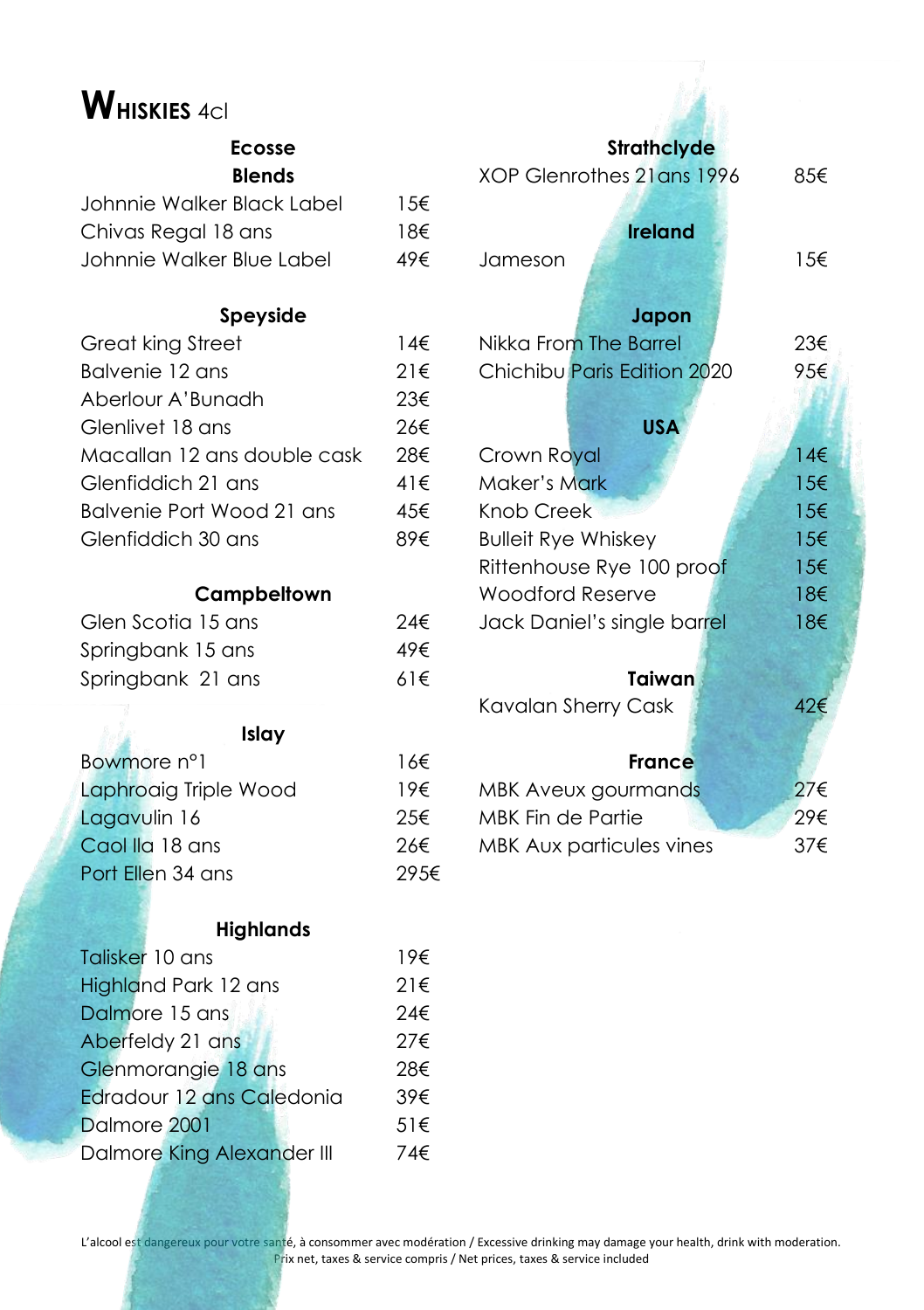# **EAUX PLATES 8€**

*Still water*

Thonon (75cl), Evian (75cl)

# **EAUX GAZEUSES**

*Sparkling water*

| Badoit rouge (75cl) | 8€ |
|---------------------|----|
| Chateldon (75cl)    | 9€ |

# **SODAS 7€**

Coca-Cola (33 cl) Coca-zero (33cl) Orangina (25cl) Perrier (33cl) RedBull (25cl) Double Dutch Premium Mixer (20cl) : Tonic Ginger ale Ginger beer Double Lemon Cucumber & Watermelon

## **BIERES** (33cl) **9€**

*Beers*

Samuel Adam's Lager Triple Karmeliet Cuvée d'Arthur Corona La Lorette

## **JUS DE FRUITS Patrick Font 8€**

**25cl**

*Fruit juice from Patrick Font*

Ananas, Raisin, Pêche, Pomme, Tomate, Fraise, Cranberry, Abricot *Pineapple, Grape, Peach, Apple, Tomato, Strawberry, Cranberry, Apricot*

## **JUS PRESSÉS** (25cl) **9€**

*Freshly squeezed juices*

Orange, Citron jaune, Pamplemousse *Orange, Lemon, Grapefruit*

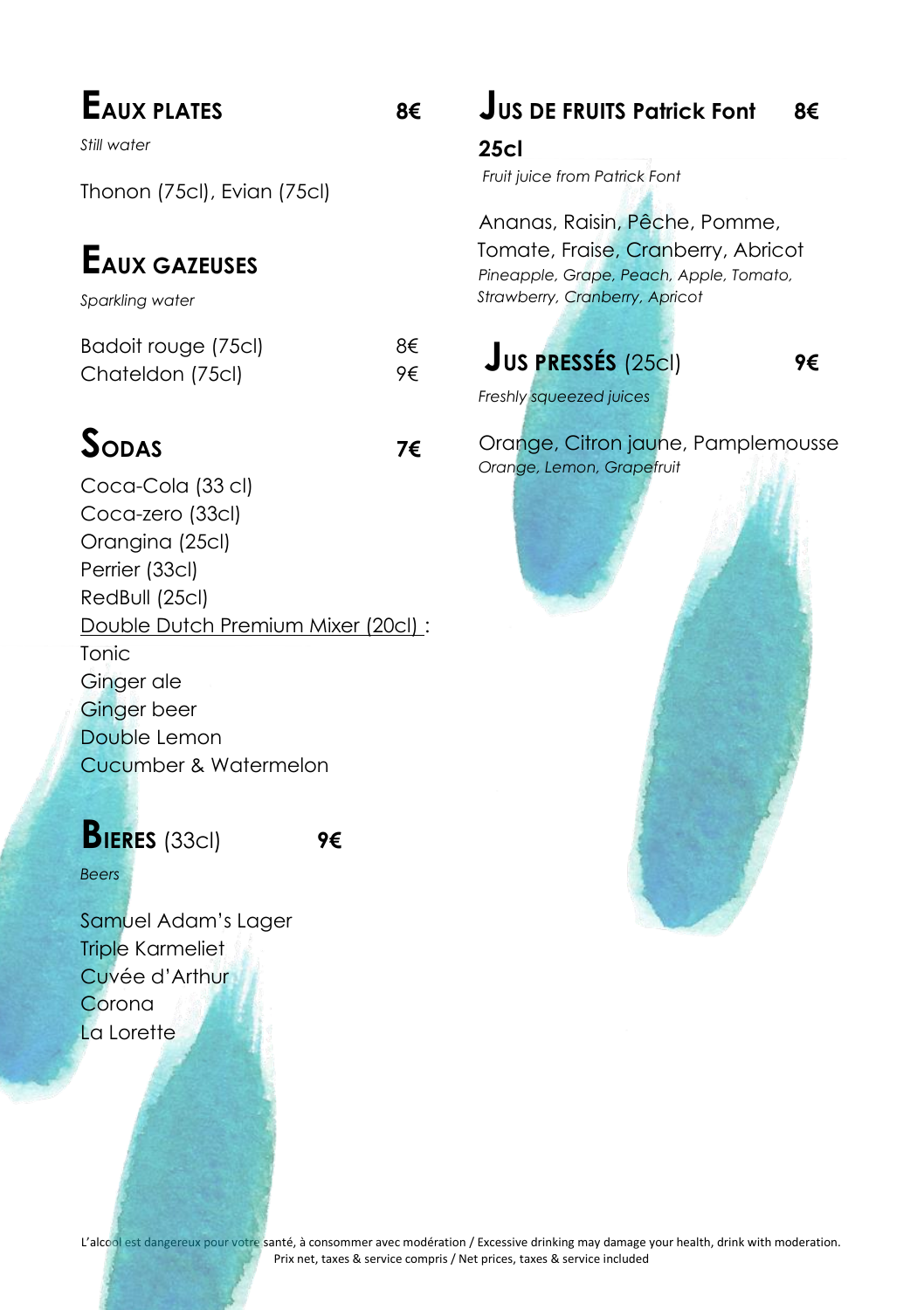#### *BOISSONS CHAUDES*

## **THÉS PARCELLAIRES JING <sup>10</sup>€**

*Our single-batched Jing teas*

*THE BLANC / WHITE TEA* Pivoine blanche, Chine *White peony, China* Aiguille d'argent & jasmin, Chine *Jasmine silver needle, China*

*THE VERT / GREEN TEA*

Epée de Jade, Chine *Jade Sword, China* Thé vert bio Premium, Chine *Premium organic green tea, China* Sencha, Japon

*THE BLEU / OOLONG TEA* Déesse de fer, Chine *Tie Guan Yin, China* L'or jaune, Chine *Yellow gold, China*

*THE NOIR / BLACK TEA* English Breakfast, Inde Assam, Inde Darjeeling 1st flush, Inde Thé noir à la bergamote, Sri Lanka *Earl Grey, Sri Lanka*

## **INFUSIONS 10€**

*Herbal tea* **Camomille** *Chamomile* Verveine *Verbena* Menthe fraîche *Fresh mint* Menthe Poivrée *Pepper Mint* Hibiscus & Cassis *Hibiscus & Blackcurrant*

## **CAFÉS BIO LOMI**

*Lomi Organic coffee*

|              | Expresso, décaféiné         | 7€       |
|--------------|-----------------------------|----------|
|              | Cappuccino, double expresso | 9€       |
| Café latte   |                             | 9€       |
| Café frappé  |                             | $10 \in$ |
| Iced coffee  |                             |          |
| Thé glacé    |                             | 10€      |
| Iced tea     |                             |          |
| Irish Coffee |                             | $21 \in$ |
|              |                             |          |

## **CHOCOLATS CHAUDS**

*Hot chocolates*

Chocolat chaud 15€ *Hot chocolate* Green chö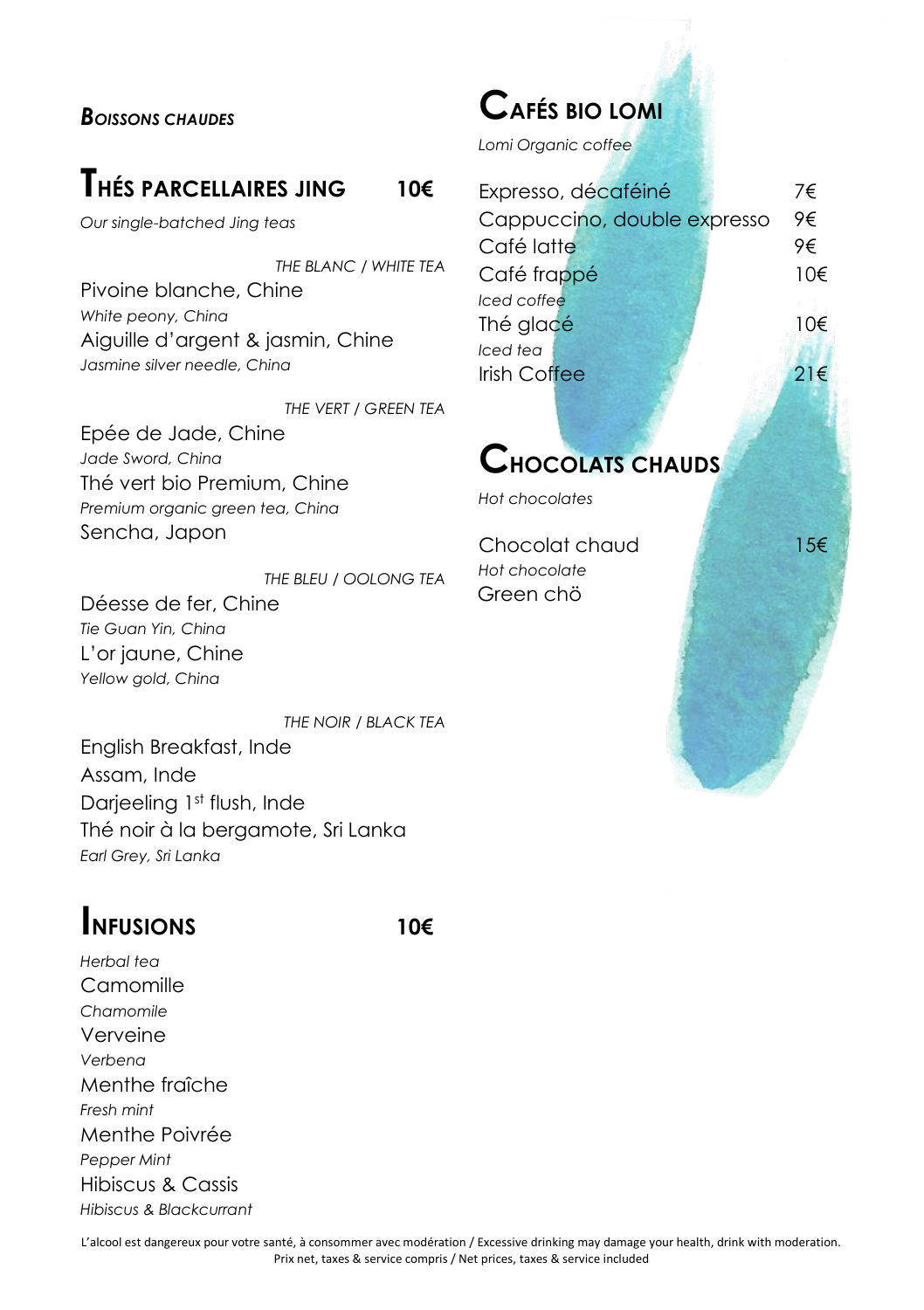## **VOTRE ENCAS ROYAL CHAMPAGNE**

### **DE 12:00 A 18:00**

*YOUR ROYAL CHAMPAGNE BAR MENU FROM NOON TO 6PM*

| <b>Entrées / Starters</b>                                                                                                                                                                              |          |
|--------------------------------------------------------------------------------------------------------------------------------------------------------------------------------------------------------|----------|
| Salade aux légumes de saison, feta et tomates cerises<br>vinaigrette au balsamique blanc                                                                                                               | 22€      |
| Summer veggies salad with feta cheese and cherry tomatoes<br>white balsamic dressing                                                                                                                   |          |
| Carpaccio de bœuf, copeaux de parmesan,<br>roquette et câpres à queue<br>Beef carpaccio, parmesan cheese, rocket and caperberries                                                                      | 26€      |
|                                                                                                                                                                                                        |          |
| Caviar Osciètre, Maison Sturia (30gr)/(50gr)<br>Sturia Ossetra caviar(30gr)/(50gr)                                                                                                                     | 78€/130€ |
| Assiette de Charcuterie de porc noir de Bigorre<br>Bigorre pork cold cuts selection                                                                                                                    | 18€      |
| <b>Plats / Mains</b>                                                                                                                                                                                   |          |
| Hamburger du Royal et frites fraîches<br>Royal Champagne Hamburger, French fries                                                                                                                       | 29€      |
| Cheeseburger du Royal et frites fraîches<br>Royal Champagne Cheeseburger, French fries                                                                                                                 | $31 \in$ |
| <del><b><i></i></b> Spaghetti ou Penne « les Nominettes », sauce bolognaise</del><br>Spaghetti or Penne « les Nominettes », bolognese sauce                                                            | 32€      |
| <sup>2</sup> Spaghetti ou Penne « les Nominettes », sauce tomate<br>Spaghetti or Penne « les Nominettes », tomato sauce                                                                                | 31€      |
| Cabillaud doré aux lentillons BIO, sauce champagne<br>Baked cod, local organic lentils, champagne sauce                                                                                                | 35€      |
| Suprême de volaille de Champagne en croûte d'herbes<br>et pâtes artisanales de la Marne «Les Nominettes»<br>Herb crusted chicken supreme from Champagne<br>«Les Nominettes» handcrafted regional pasta | 33€      |
| <b>Desserts</b>                                                                                                                                                                                        |          |
| Sélection de fromages affinés                                                                                                                                                                          | 16€      |
| Matured cheese selection                                                                                                                                                                               |          |
| Tarte au chocolat légère aux fruits rouges,<br>croquant aux graines et fruits secs                                                                                                                     | 16€      |
| Light chocolate tart with red berries, nuts and seeds biscuit                                                                                                                                          |          |
| Tiramisu aux fruits exotiques                                                                                                                                                                          | 18€      |

*Exotic tiramisu*